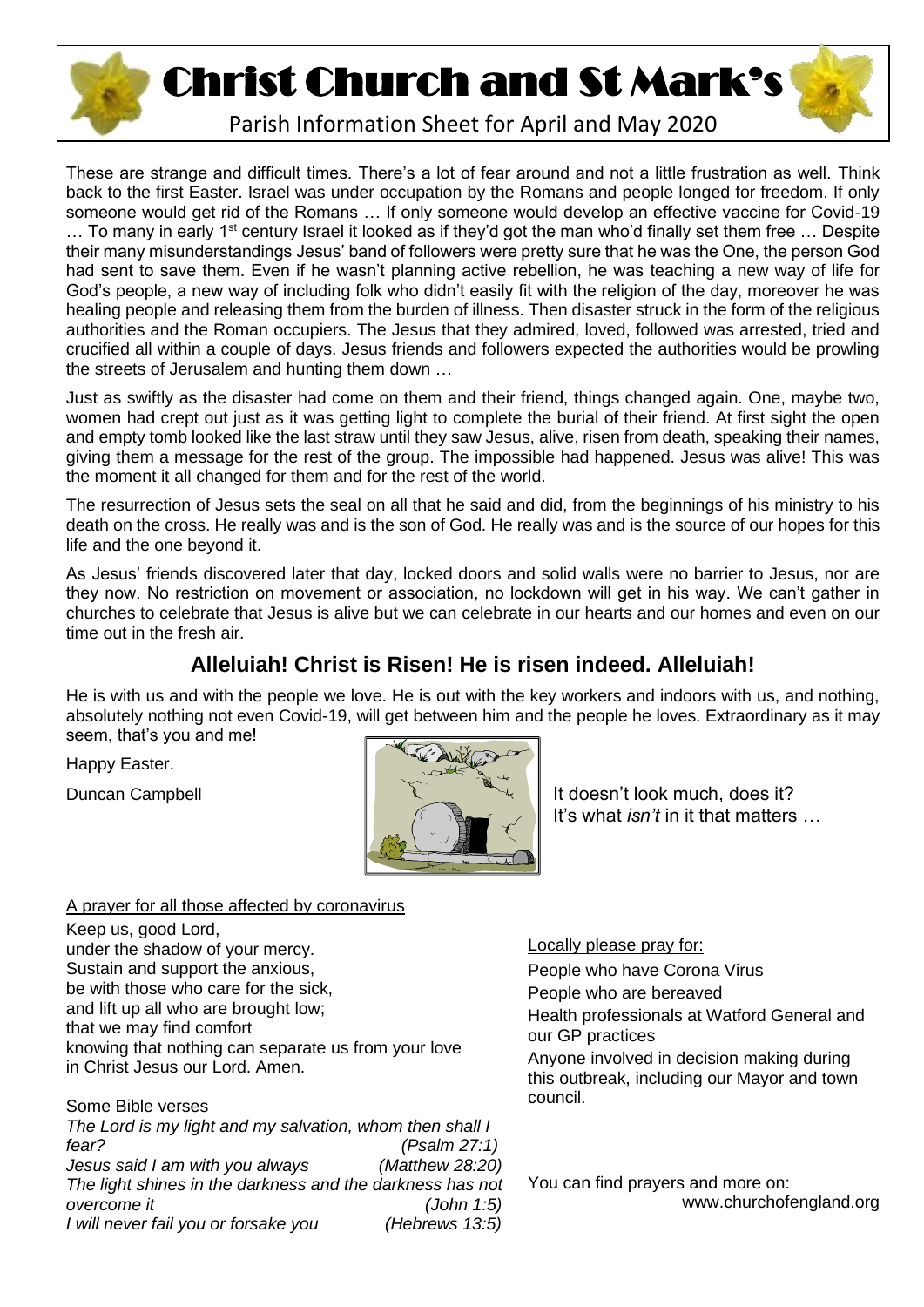## **Coffee, Tea and Cakes**



Our coffee mornings are normally at Christ Church from 10am to 12 noon on the first Saturday of every month. There will be none in April or May, but we hope that there might be: The next Coffee, Tea and Cakes on **Saturday 6 th June.** All Welcome.

### **BOOK SWAP**

On the 1st Saturday of the month, during "Coffee, Tea and Cakes" 10 am to 12 noon.



Bring a book and swap it with another - Free Buy a book - 50p

#### Christ Church and St Mark's **Collections**

During this difficult time, we still need income to maintain the churches and the work that we do. We are fortunate that some of the congregation pay regularly through

their bank. If you normally put money into the collection at services, please remember to save it for when we can meet in church again. If you use the envelope scheme, then hopefully their presence will remind you to fill them!

### **WEDNESDAY Circle**

This is a monthly afternoon meeting of a social kind at St Mark's, at 2pm.

Anyone who enjoys instructive talks, quizzes, crafts, competitions, the occasional outing, and refreshments is welcome.

We hope that the next meeting will be on:

**17th June at 2:00pm**

where there will be a speaker on Leavesden Hospital.

## **Have You Given These a Try?**

 If you have contacted The Ecclesiastical Insurance Office but found their quote unsuitable for your needs, would you let Ray Andrews know, please, so that he has some idea of how many people have tried to take up the offer?

#### **Buy House/Contents Insurance and benefit your Church!**

 The Ecclesiastical Insurance Office (E.I.O.) is offering £130 to the Church for each House/Contents Insurance policy purchased by a member of the congregation.

 This is to celebrate their 130th Anniversary and I and another church member have already taken out a policy, benefitting the Church by £260.

 We have both found the premiums quoted very reasonable, so if your house/content policy is up for renewal, please try E.I.O. for a quote. Their website is:

www.ecclesiastical.com/Trust130

and nominate Christ Church Watford to receive their donation of £130. You don't have to accept their quote but you do have to take out a policy to claim the £130. Give them a try – please!

Ray Andrews – Treasurer

Our Lent Challenge 2020

We were asked again this Lent to try to fill Ray's jars for Water Aid.

Our route to the jars was rudely cut off during Lent, so we have been unable to fill them!

Water Aid need our help more than ever now, so please either:

Make a donation directly to Water Aid via their website www.wateraid.org/uk (please let Ray know so that we can celebrate the total), or

Hang on to your change (notes also gratefully accepted!) until we are allowed back in church.

Thank you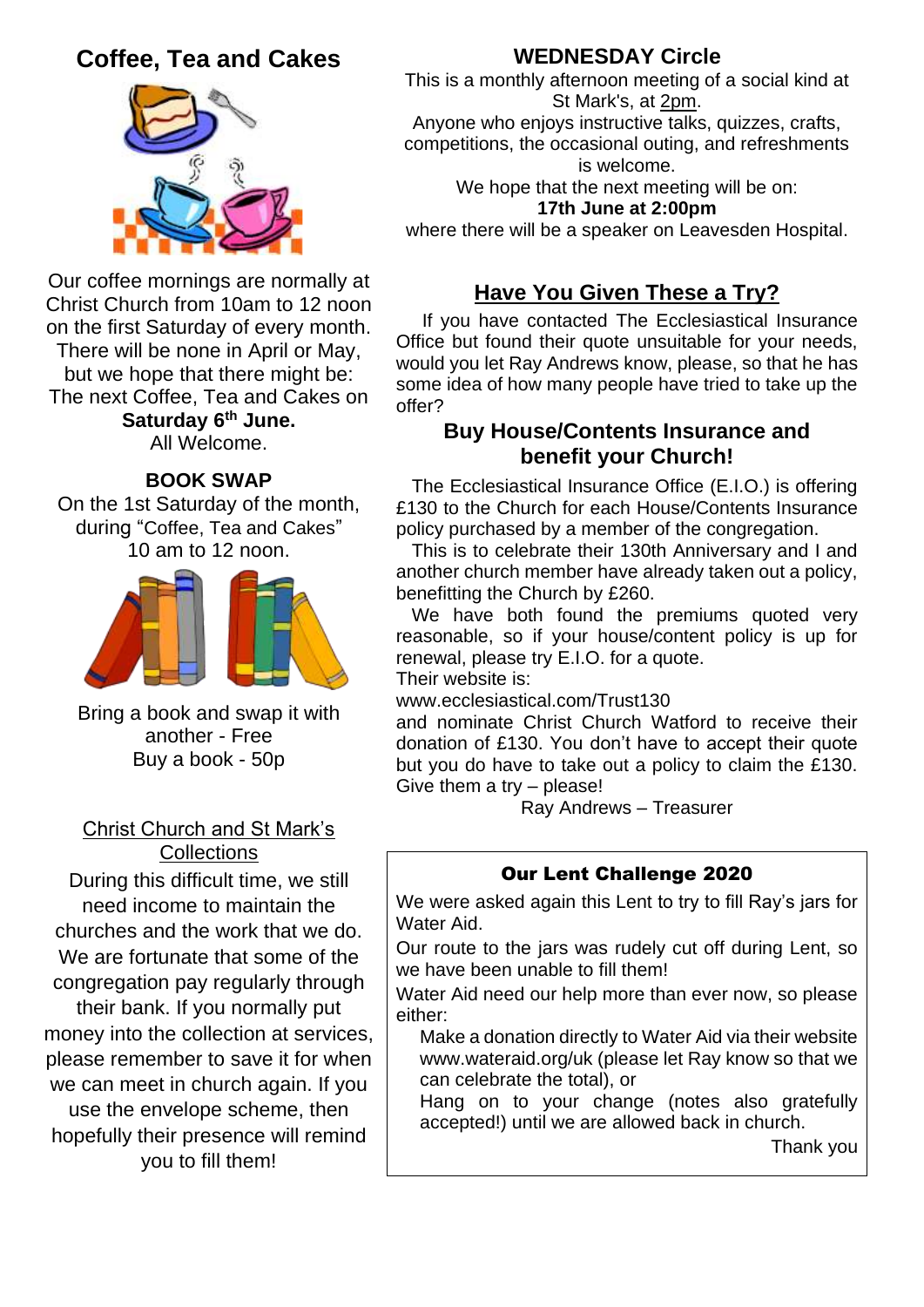## **Coronavirus information: What should I do?**



# **How does Anita do that?**



**2 in 5 people lack handwashing facilities at home. Anita's village in Nepal only has 4 taps. With 160 homes, 40 families share 1 tap. Water's scarce so Anita's family struggles to stay clean, putting their health at risk.**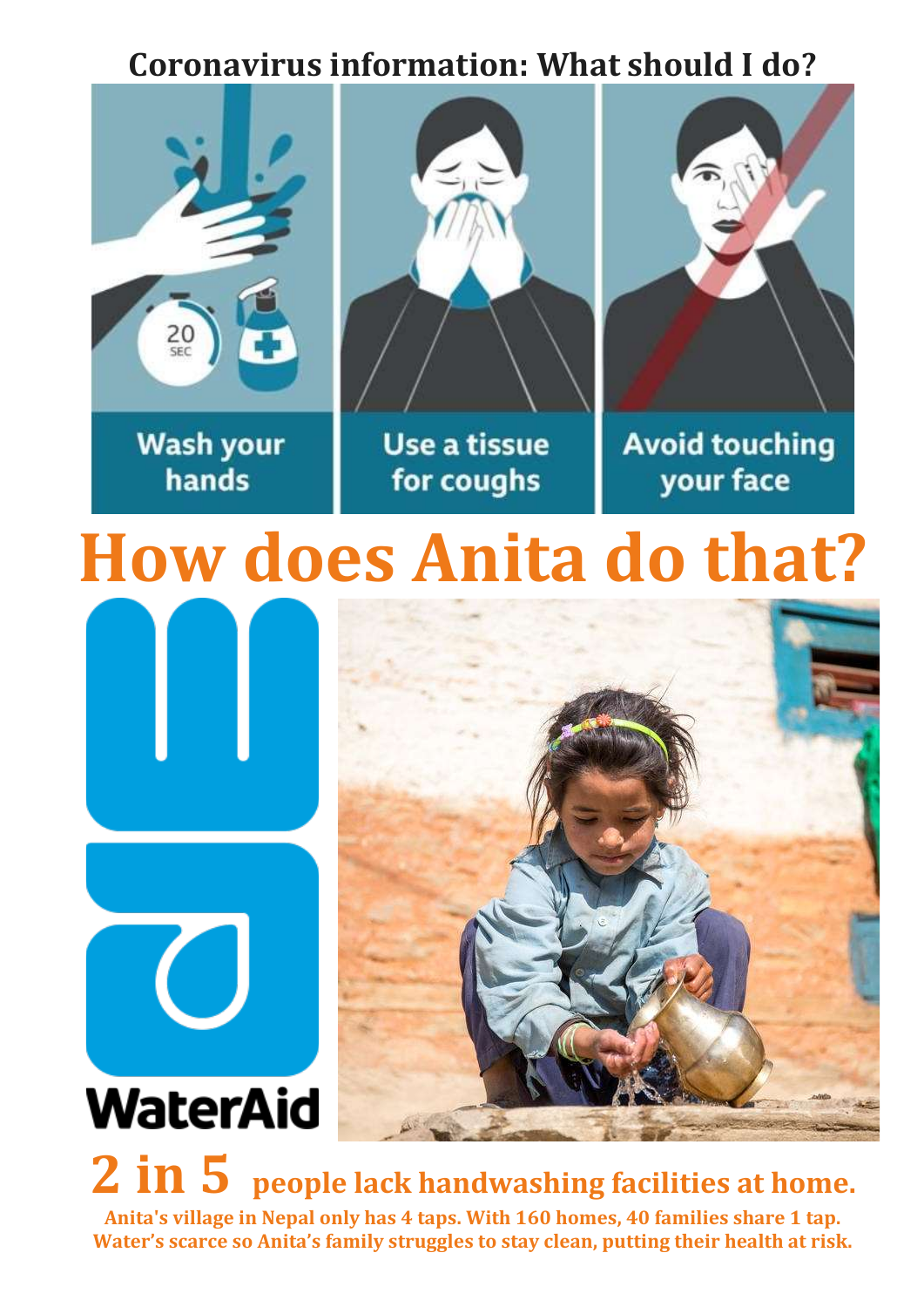#### **Sue Pankhurst's Last Sermon**

This week begins the first of a series of 3 sermons focusing on children. Next week will be about children and baptism, and the following week about children and Communion. But for this week, let's just have a think about children, and particularly children in church.

So.. why children specifically? Well, I think we all hope that they will continue the work of the Church into tomorrow… and as such, are very important people…

But Rowan Williams, when he was Archbishop of Canterbury, said they are so much more than that… to quote: "they are an intrinsic element in the church of the present. Children need, as members of the church family, what any of us adults need… nurture, listening, stretching of the mind and heart". And I would add to that list, belonging…. nurture, listening, stretching of the mind and heart…belonging.

Sunday Schools were set up back in the 18th century with the very good aim to teach the children to read and write and so to give them a better start than they were getting. In the 19th century, they began to have some Christian content… and gradually they specialised in religious education as state schools, who taught general education became more widespread. On to the 20th century, and Sunday Schools were still on the larger side and held in the church hall or, maybe, even further away, and often at a different time from the main church service…I can remember going to Sunday School at 3.00 in the afternoon. They'd taken on a different identity from the church, and many of the children didn't go on to become church members.

So, what about the 21st century… what progress should we be seeing now?

Yes, children may need to have teaching at their own level but surely they should feel included in the church family from the start…And we have made progress there. But we need to ask ourselves if we are truly including our children in our church family…we should question how we treat them, how we think of them, and what we expect of the parents… And, if we are tempted to separate them.. is it for their benefit or for ours? Is it because it's what has always been done? Or is it because they can be taught in a different way? Or is it primarily to give the adult members of the Church some peace and quiet? Jesus was quite sure that they should be treated as one with the rest of us. Remember the time when little children were being brought to Jesus to be blessed and the disciples spoke sternly to those who brought them, presumably the parents or other members of the family? Jesus' response was equally stern.. 'Let the little children come to me, and do not stop them; for it is to such as these that the kingdom of heaven belongs'. Wow! Just think on that for a mo… the kingdom of heaven belongs to these children who are in church today and many more who aren't… Why was Jesus so sure that they were so important?

And again Jesus said to his disciples, 'Unless you change, and become like little children, you will never enter the kingdom of heaven. Whoever becomes humble like this little child', he said putting a child amongst them, 'is the greatest in the kingdom of heaven. And whoever welcomes one such child in my name welcomes me'.

All through the bible children are considered important by God. Throughout the Old Testament, children are seen as a gift from God and a sign of the covenant relationship with him. Even at the very beginning the importance of children is assumed when God tells Adam and Eve to be fruitful and multiply.

If you look up 'children' in a bible concordance there are pages of verses where children are mentioned. For instance:

God gave the elderly couple, Abraham and Sarah, children as many as the stars in the sky.

And remember the boy Samuel? He heard the call of God 3 times before Eli, the elderly priest, helped him to understand that the boy was being chosen by God to model faithful response and to be his messenger.

Psalm 8 is a hymn that celebrates God's glory and the God-given dignity he has given to human beings. And included in those human beings are the young children… 'From the lips of children and infants' it says, 'you have ordained praise because of your enemies, to silence the foe and the avenger'. 'From the lips of children and infants you have ordained praise…' How often do we recognize that in their sayings?

Stephen Lake, when he was sub-dean at St. Albans Abbey, wrote: 'All through the Old Testament there is this reverence for the gift of children and a tenderness towards the life of each child. There is an appreciation of the simplicity offered by the young and affection for their openness and honesty. This is the basis for Jesus' treatment of children'.

We all know that children are open to learning…'What does this mean?' 'Why is that happening?' 'Why are you doing what you're doing?' 'Where are we going?' 'Are we nearly there yet? They say what they think,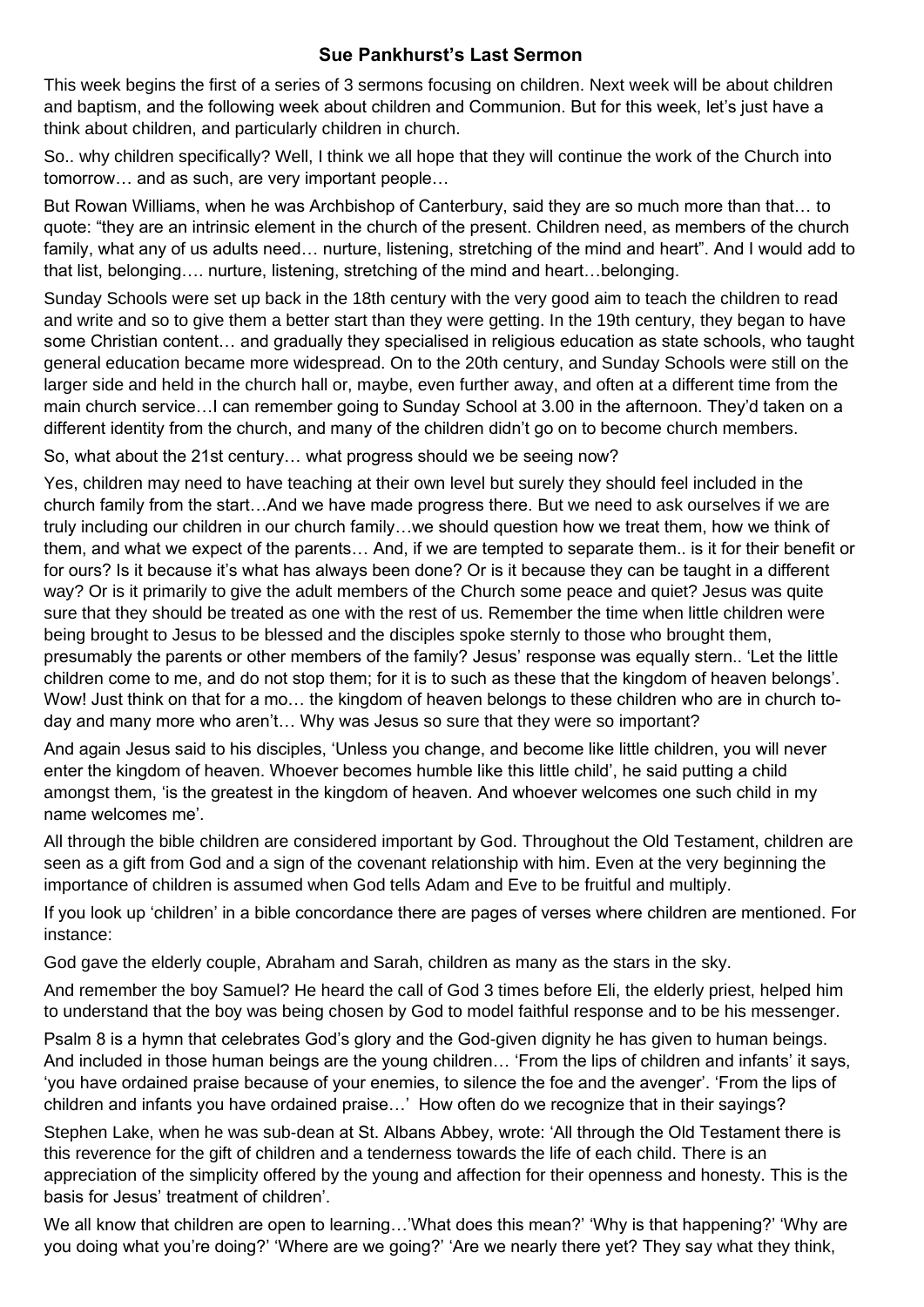they ask what they need to know! They are honest and question what they don't understand. Whereas we adults are perhaps a bit more ready to hide our ignorance.. and to be embarrassed at showing our joy in our worship, whereas the children might be found dancing to the music…and happily exploring during worship. We can learn a lot from children in church. And, like Eli, we can offer them a pattern for worship and help children to understand what we've learned… if they take part with us.

Let's go back in time again... it is assumed that children were present during the great Jewish celebrations and in the early church. Jesus went up to Jerusalem with his parents for the Passover.. and they found him missing when they were on the way home… he wasn't lost though… he was listening to the rabbis in the temple. Children have an amazing ability to listen even when they look as though they're doing something else.

When the bible talks about 'households' being converted and baptized this certainly included the children. They must have listened to the letters from Paul alongside the adults. But we have no reason to think that they sat quietly, listening… children don't, on the whole! But, that doesn't mean they don't take in at their level what's being taught. As long as we help them to focus on the story they'll remember as much, if not more, than an adult will… so, if we give them a picture to colour or tell the story in a more child friendly way, getting them to be part of it, show it on the screen and ask them about it later…something will register. And it might well suit others of us too because we all learn differently.

Perhaps our church congregations are getting smaller because of how it looks from the outside…people are frightened of church, do you know?! Yes… it's full of peculiar people who stand up, sit down, sing strange songs they've never heard of and pray prayers they don't understand… but not only that… they're not

places where children are welcome…That might be a little old fashioned but that's how it's seen.

"you don't make a noise in church!"

"you don't run around in church!"

"you don't move in church except when you're told to!"

"you have to wear smart clothes to church!"

In fact, 'you feel uncomfortable in church'.

Our society today expects fun, noise, activity, laughter .…belonging. Surely if we want to bring people into the church community it has to show that we are an inclusive community, welcoming all, and making it an 'alright' place to be… however and whenever they come… And we know we're not that strange… It's just that we haven't changed with the times; and people who aren't used to church haven't come along with us. That's where lift off! and messy church come in… we're teaching children and families that we aren't that odd… in fact we're quite fun and we do have something to offer them in the teaching we give and the community we create. So please pray for both these important roles in our church diary and consider if you are able to help occasionally in this vital work that we, as a church community, are doing... so that somewhere down the Part of Sue's sermon. road, in God's own time, some of the people we touch "How long we live and how we are in heaven for eternity." may come to know God as their friend, their redeemer and their Lord.



And as a final thought: If we are going to become more accepting in our worship … maybe, our quiet, devotional time that we love and traditionally come to church for can and, perhaps even, should be done at other times…not making it 'the thing we do on Sunday' but making sure we stay close to God throughout our week… And then.. a bit of noise in our church service can be exciting…the children, the adults all part of one worshipping community glorifying God and welcoming whoever comes.

Jesus said, 'Let the little children come to me, and do not stop them; for it is to such as these that the kingdom of heaven belongs'.

Sue concluded the sermon by reading a short story about All age Worship.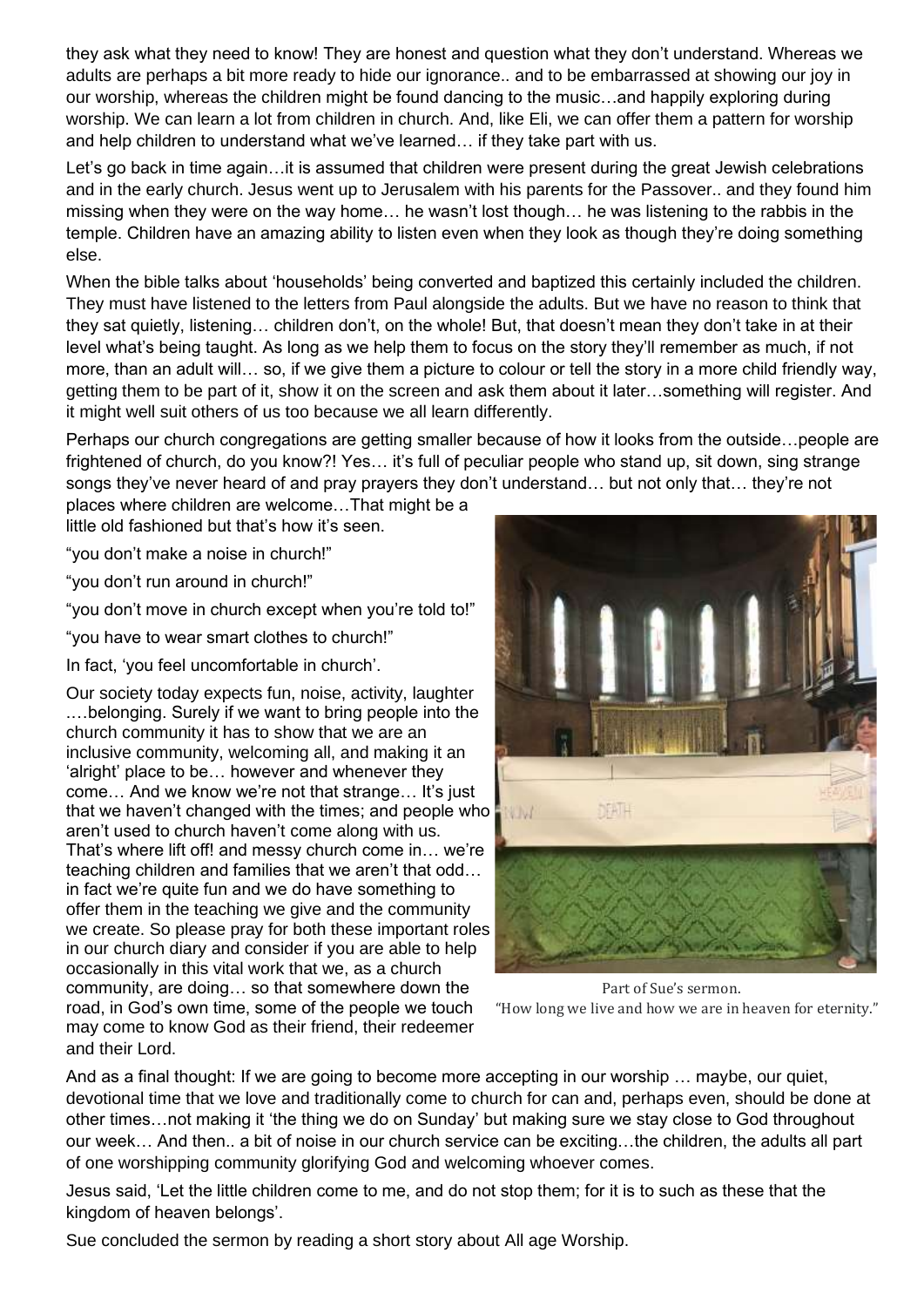Thank you and a Reminder

foodbank The numbers of people needing the help of the Foodbank in Watford is sadly still high and rising by the day, as in the rest of the country.



January 2020

independently again.

To our Friends at Christchurch and St Marks.

**Watford** 

#### **Christmas Gift Bags for YMCA Residents**

I write to express my thanks to all of you for your generosity in giving your time and love to making so many fabulous gift bags for the men and women who spent Christmas in our Watford Hostel.

Our Residents come to stay with us for a variety of reasons. Some may have

experienced relationship breakdown, others might have poor mental health or

addictions. Others have lost their jobs and are looking for work. We welcome them

and provide support and care to help them get back on their feet and live

One YMCA Charter House **Charter Place** Watford Herts **WD17 2RT** 

T 01923 353600



There will be a number of our Residents who will not see any family or friends over Christmas. This often leads to loneliness and to them feeling that they are not worthy of being cared for. An unexpected gift coming from a stranger is a sign to them that they are valuable and remembered. Your kindness is also a sign that God has not forgotten their situation and is still active in the world today through His people. One resident said to us 'What? Really, a gift for me? Are you sure?' Many other residents have expressed joy at receiving their gifts and the difference it has made to their Christmas.

Reportered at REGULATOR

We too as a Chaplaincy team, as providers of spiritual and pastoral care to our residents are blessed and encouraged by your practical and prayerful support to us.



So as you have blessed us, may God bless you this year with His Peace and may His presence be known in your lives daily.

**DIZ** disability **BIG** confident COMMITTED -

Yours in Christ.

Matt Penny Lead Chaplain, OneYMCA

YMCA enables people to develop their full potential in mind, bady and spirit. Inspired by, and faithful to, our Christian values, we create supportive, inclusive and energising communities, where young people can truly belong, contribute and thrive.

|  |  | <b>MANUFACTURERS STATE</b> |  | HEALTH & WELLBEING HERATIONS CALIFORNIA |  |
|--|--|----------------------------|--|-----------------------------------------|--|
|--|--|----------------------------|--|-----------------------------------------|--|

Registered Office: One YMCA, Charter House, Charter Place, Watford, Hertfordshire WD17 2RT Company No. 4430743. Registered Charity No. 1102301 Registered Housing Provider No. H4418 VAT Registration No. 190 3566 03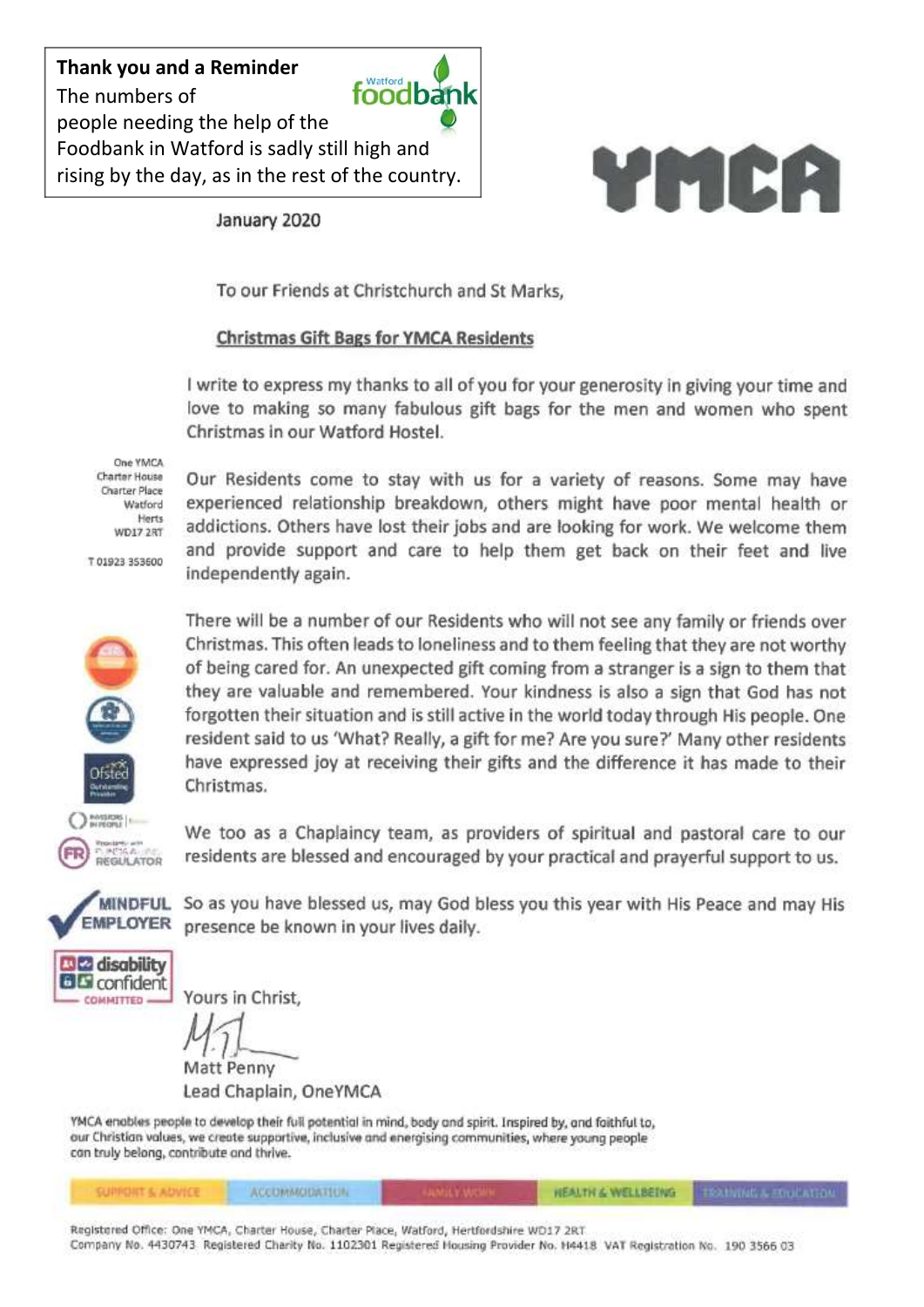## **Home Sweet Home**

Sadly for some people, home is not the safe sanctuary many of us enjoy.

Living with someone who is controlling, who monitors your movements. your communications, your spending, who criticises and blames you

constantly, who leaves you feeling guilty and responsible for their

behaviour and feelings, who physically or sexually hurts you, may make your home a very unsafe place to be.

With the current situation requiring us to stay in our homes, isolating you from people you may normally turn to for support or places you may go to escape for a few hours, you may wish to access other

information and support to keep you and other family members safe and feeling listened to.

**LLP** 



We will continue to monitor our emails 24 hours a day/7 days a week, alongside our emergency telephone number which is 0203 9355 999 DAUnit@jkclawyers.com





Herts

Sunflower

## 03301 025811



01923 816 229

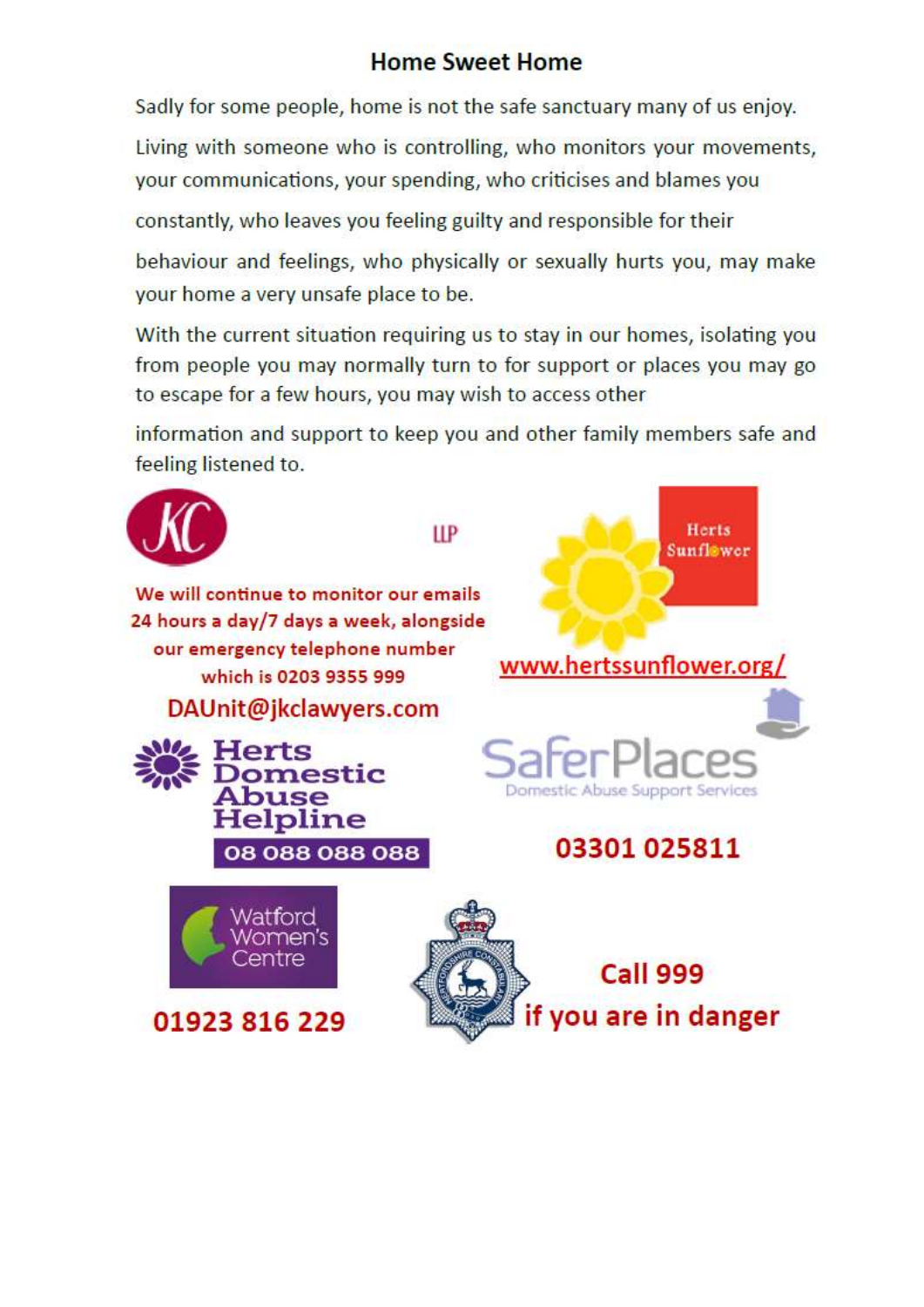

## Staving safe during COVID-19

A quide for victims and survivors of domestic abuse

https://safelives.org.uk/sites/default/files/resources/Safety%20planning%20guide.% 20victims%20and%20survivors.%20COVID-19.pdf

#### Our message to victims and survivors of domestic abuse

We know that if you are currently experiencing or have experienced domestic abuse you will know what being isolated and frightened will feel like. You might be worried about selfisolating with someone who is harming you. We've created this to help you think about what you might do over the coming weeks to stay safe.

You are not alone in this.

You are a survivor, equipped with the knowledge, strength and tools that help keep you and your family safe every day.

Below are some things you can think about if this is happening to you. Remember that you are an expert in your own situation and only take on advice that feels safe and relevant to you. It is important to try and think about the things that may change or make you more unsafe, especially thinking through now how you might get help if you need it. We also know that, like everyone, you could be worried about contracting the virus and the NHS website can give you advice around this.

Always remember that the abuse you are experiencing is not your fault.

#### Websites and useful guides

Accessing information online may feel like the best option for you at this time. If you do access any information online you may need to delete your browser history or use 'private browsing' as a way to hide your searches.

•SafeLives quide to staying safe online Women's Aid quide to private browsing .Guide to technology safety .Making a safety plan, Women's Aid . The Survivor's Handbook, Women's Aid .Guidance on economic abuse during COVID-19, Surviving Economic Abuse **Karma Nirvana** •Chayn

#### Live chats and survivor forums

.Women's Aid Survivors Forum

. Women's Aid Live Chat

. Victim Support Live Chat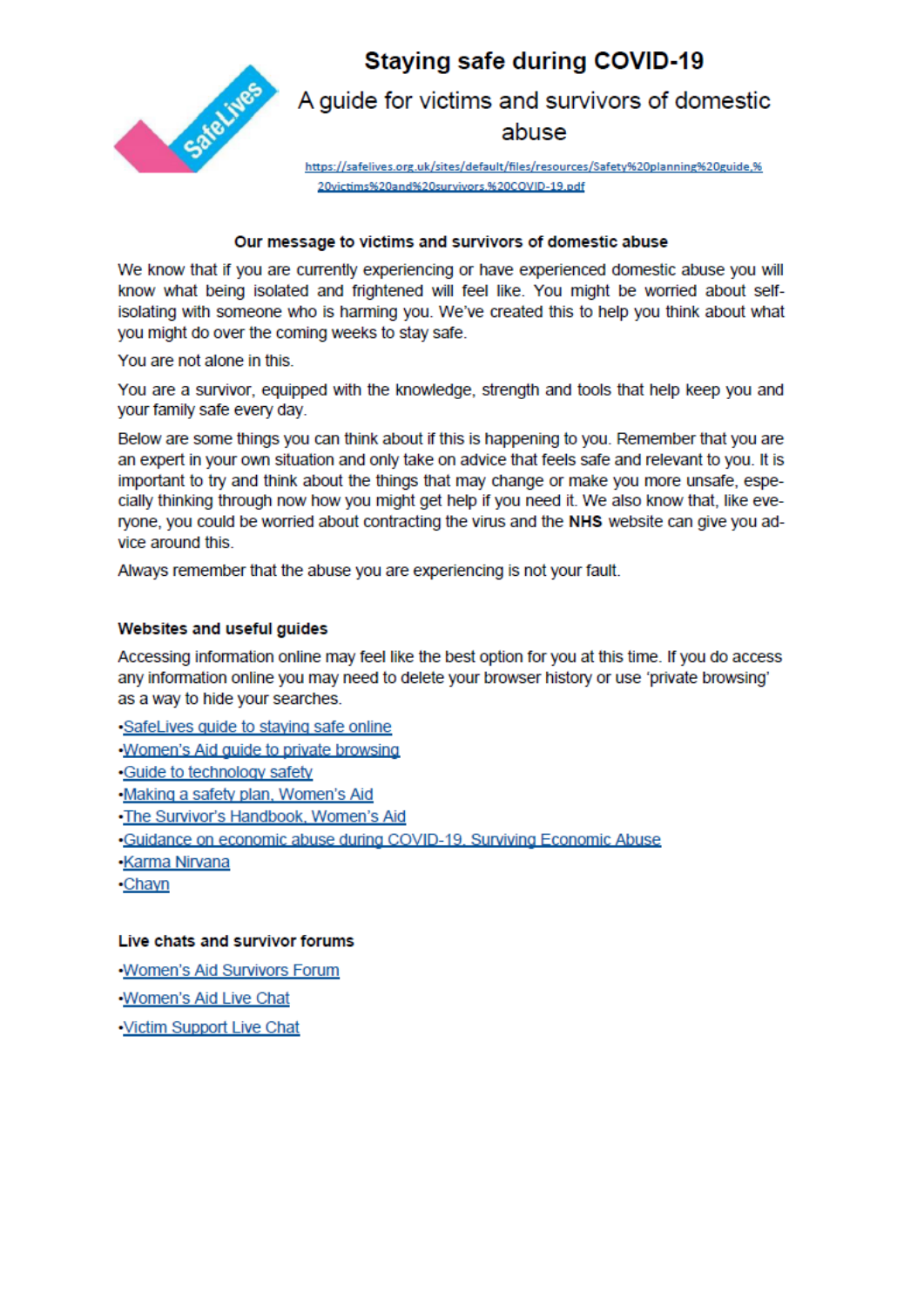## **Domestic** Apps to keep you safe during self-isolation

## Abuse **Support:**

#### Bright Sky- free mobile app

Provides support and info to people affected by abuse and those seeking to support them. Available in English, Urdu, Punjabi or Polish. Visit Hestia.org/brightsky for more info.

#### **Hollie Guard**

Offers alarm profiles that can raise alerts to your personal emergency contacts by shaking your phone. Gives extra protection when travelling or working alone.

#### **One Scream**

Add up to 3 people to be notified when you need help. Activate app and leave to run in the background or your panic scream triggers the app even if phone buried in your bag. A loud siren will be heard, phone vibrates and a notification pops up. Alarm can be cancelled within 20 seconds or an automated message will be sent

to your chosen contacts and an open line created for contact to hear real time events. Download on App Store or Google Play.

#### **Silent Solution system**

When needing 999 help but unable to talk from a mobile for safety reasons. After dialling 999 alert call handler by coughing, tapping handset or, once prompted by the automated system, by pressing 55. Call is then taken by a police handler who will attempt to communicate using simple yes/no answers.

IF YOU ARE EXPERIENCING DOMESTIC ABUSE. CALL US ON 01923 816 229

TELL US YOUR SAFE NUMBER AND WE WILL CALL YOU BACK.

01923 816 229

Imagine what isolation feels like if you are living with an abuser. Your generosity can help us to continue to keep women safe when they most need our support.

**PLEASE DONATE NOW:** www.wwcplus.org.uk/donate

we're here to help attorc